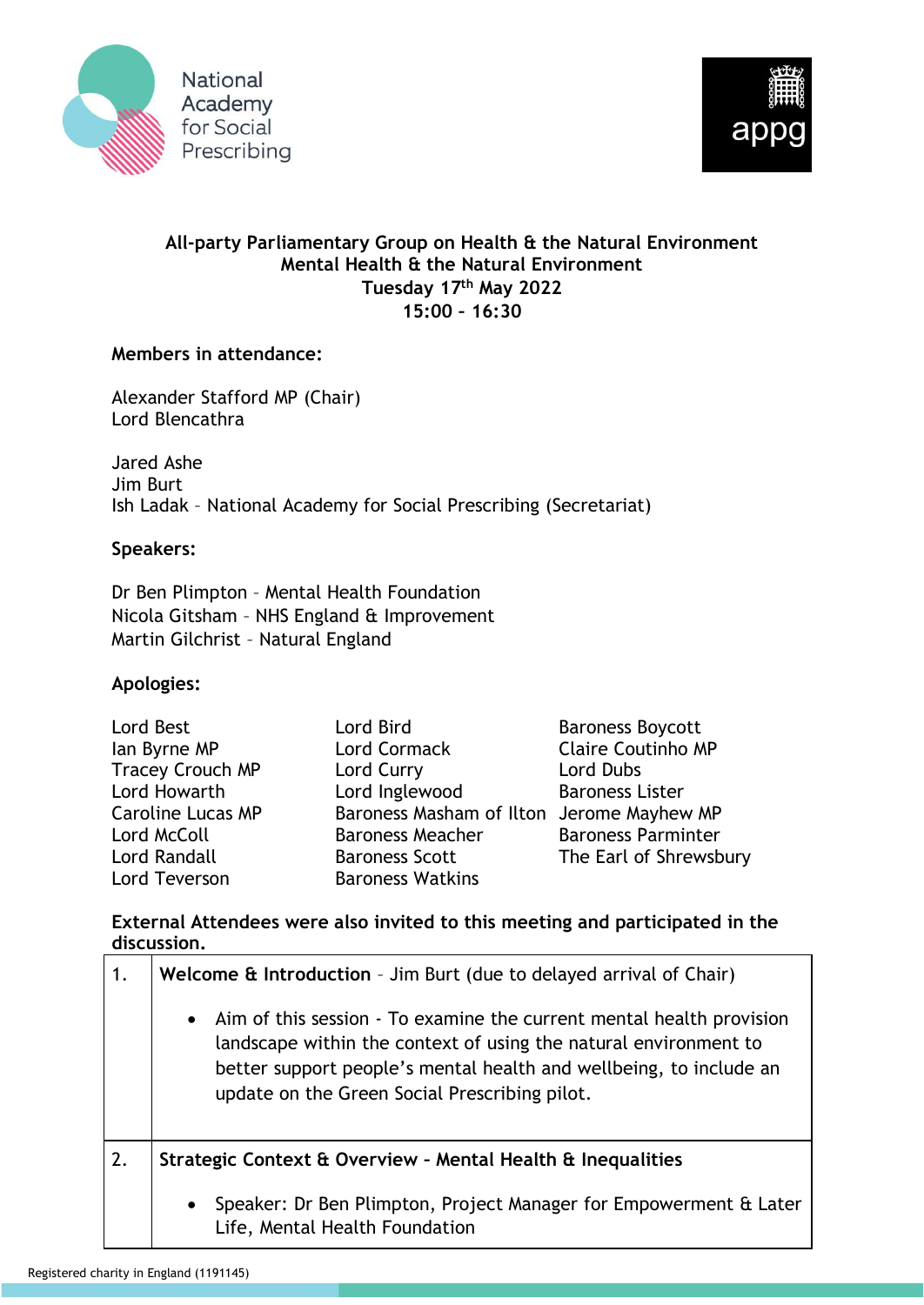|    | Presentation: Prevalence & cost of mental ill health; benefits to<br>mental health of accessing nature; Blue Prescribing; Opportunities -<br>Mental Health & Wellbeing Plan / Promoting Nature Connectedness<br>Please see presentation slides for further reference.                                                                                                                                                                                                                                                                                                                                                                                                                                                                                                                                                                                                                                                                         |
|----|-----------------------------------------------------------------------------------------------------------------------------------------------------------------------------------------------------------------------------------------------------------------------------------------------------------------------------------------------------------------------------------------------------------------------------------------------------------------------------------------------------------------------------------------------------------------------------------------------------------------------------------------------------------------------------------------------------------------------------------------------------------------------------------------------------------------------------------------------------------------------------------------------------------------------------------------------|
| 3. | Preventing & Tackling Mental III Health through Green Social Prescribing                                                                                                                                                                                                                                                                                                                                                                                                                                                                                                                                                                                                                                                                                                                                                                                                                                                                      |
|    | Speaker: Nicola Gitsham, Head of Healthcare Inequalities &<br>Prevention, NHS England & Improvement<br>Presentation: Why social prescribing?; Green Social Prescribing;<br>$\bullet$<br>Overview of GSP pilot; Test & Learn site findings & preliminary<br>evaluation; scaling & how APPG can support<br>Film link available here for further reference: Green Social<br>$\bullet$<br><b>Prescribing &amp; Mental Health SYB</b><br>Please see presentation slides for further reference.<br>Q&A + Discussion:                                                                                                                                                                                                                                                                                                                                                                                                                                |
|    | What is your biggest challenge both now and to scale this up?<br>The sustainable offer from voluntary sector to have<br>availability of SP activities, which is why asking for more<br>strategic approach and to explore shared investment models<br>and to align effort from gov departments to support those<br>areas. Lots of work to do on changing mindset on healthcare<br>professionals, but top challenge is cross governmental<br>challenge<br>In terms of 7 tests, which is the exemplar of them?<br>They all bring something - all are doing some things right,<br>and some doing different aspects of model right. Pulling<br>together framework that catches key themes. Site visit<br>coming up in Bristol, Bath and Somerset - encourage people<br>to come along - interesting work on targeting deprivation in<br>green areas in city + redesigning mental health and green<br>mental health offers delivered to black women. |
| 5. | Children & Nature Programme, Nature Friendly Schools                                                                                                                                                                                                                                                                                                                                                                                                                                                                                                                                                                                                                                                                                                                                                                                                                                                                                          |
|    | Speaker: Martin Gilchrist, Connecting People with Nature Team,<br>Natural England<br>Presentation: Children & Nature Programme; Nature Friendly Schools<br>& delivery; feedback gathered from participating schools; learning &<br>next steps<br>Please see attached slides for further reference.<br>Q&A + Discussion:                                                                                                                                                                                                                                                                                                                                                                                                                                                                                                                                                                                                                       |
|    | How many children are involved in the programme already, and the<br>plans to grow it?<br>Across the programme itself, around 55,000 kids across 300 schools.<br>$\circ$<br>Hopefully, we're testing effective ways that others can adopt to                                                                                                                                                                                                                                                                                                                                                                                                                                                                                                                                                                                                                                                                                                   |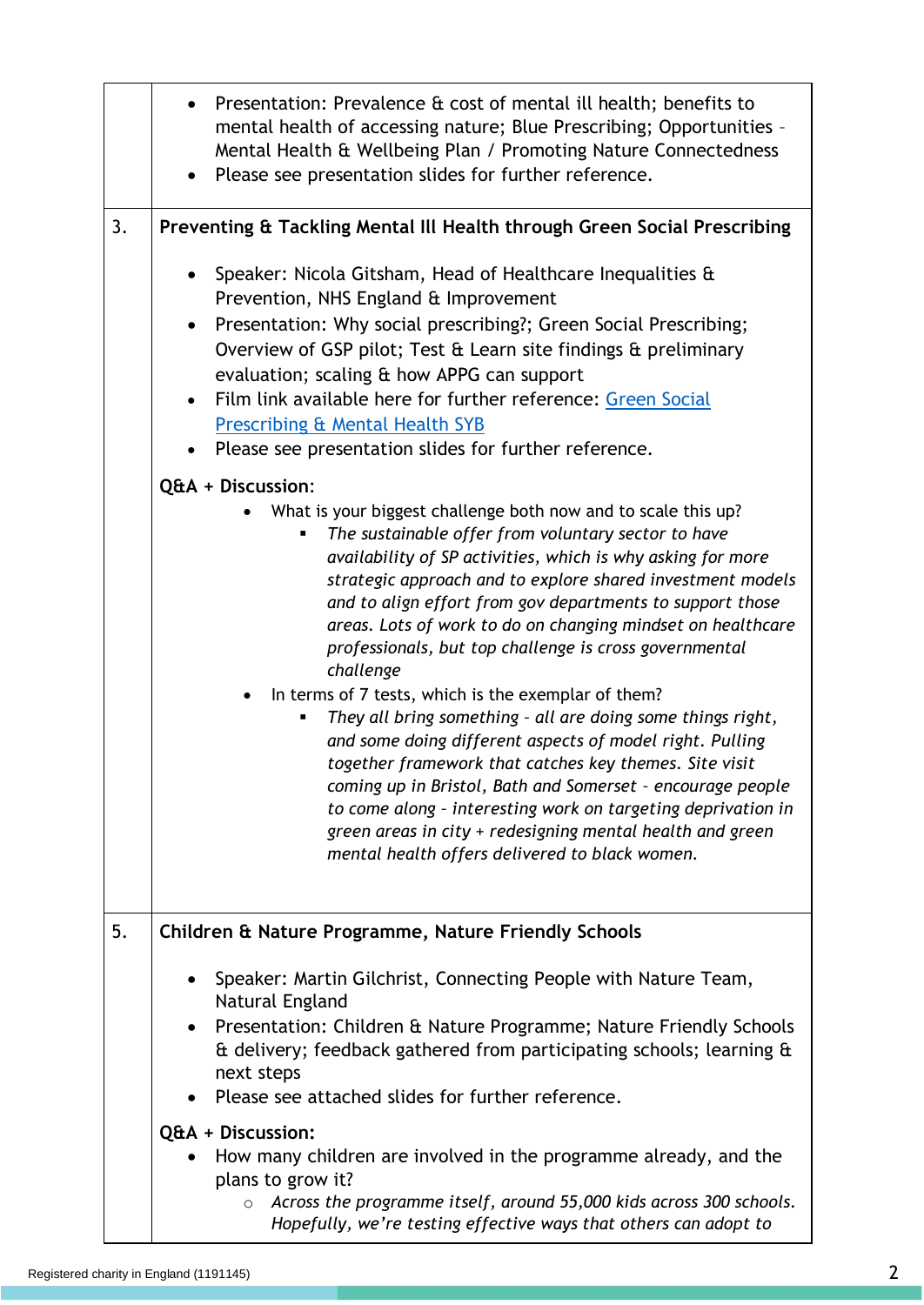|    | roll this out at scale. We want to show what's possible and provide<br>the evidence and drivers that allows everyone to do it.<br>With our future generations in mind, the commitment to a Natural History<br>GCSE also feels like a vital development, something I know most people<br>here will have championed and we now expect to see a reality - Natural<br>England's evidence shows learning in nature will help boost wellbeing and<br>students will be able to feel more connected to their environment, while<br>developing green skills.<br>It's great to see opportunities for spending time in nature for children at<br>$\bullet$<br>mainstream schools through the NFS project - the effects and the benefits<br>shown are what we see in care farming for young people with defined needs<br>too and we really need to work together to ensure that all children get<br>these opportunities to benefit their mental health and (re)engage with<br>learning<br>Opportunities in different schools vary - e.g., urban vs rural schools,<br>$\circ$<br>but the environments of offered initiatives should be equally<br>available to all, such as farming opportunities.<br>Also, there is an expectation to include nature in the school curriculum<br>(beyond the GCSE). So, there is an opportunity here to really build on<br>DoE funded much of this work. This learning is their learning, so want it to<br>be useful to them. FE proposing new model science curriculum - should<br>provide whole range of opportunities for primary school kids, so that they<br>choose GCSE and other sciences because they've had experiences with<br>nature that are positive that they want to build on. |
|----|-------------------------------------------------------------------------------------------------------------------------------------------------------------------------------------------------------------------------------------------------------------------------------------------------------------------------------------------------------------------------------------------------------------------------------------------------------------------------------------------------------------------------------------------------------------------------------------------------------------------------------------------------------------------------------------------------------------------------------------------------------------------------------------------------------------------------------------------------------------------------------------------------------------------------------------------------------------------------------------------------------------------------------------------------------------------------------------------------------------------------------------------------------------------------------------------------------------------------------------------------------------------------------------------------------------------------------------------------------------------------------------------------------------------------------------------------------------------------------------------------------------------------------------------------------------------------------------------------------------------------------------------------------------------------------------------------------------------|
| 6. | General Q&A + Discussion                                                                                                                                                                                                                                                                                                                                                                                                                                                                                                                                                                                                                                                                                                                                                                                                                                                                                                                                                                                                                                                                                                                                                                                                                                                                                                                                                                                                                                                                                                                                                                                                                                                                                          |
|    | Lord Blencanthra - concern that we need to get nature into the youth, e.g.,<br>if people must walk more than 200 metres to a green space, they are<br>unlikely to do it. Difficulty in getting children out into nature, so we must<br>make sure it's on their doorstep. Need to make sure in planning applications<br>for housing that green spaces are included.<br>Ruth Ormston - from the Mindfulness Initiative. Positive thinktank that looks<br>$\bullet$<br>at evidence for mindfulness. Report: Meeting the Climate Crisis Inside Out<br>just published. Have there been any studies on people's environmental<br>behaviours after going through some of these processes? Does Nature<br>Connectedness lead to other pro environmental behaviours?<br>Martin - Yes, this was one of the aims of the Children and Nature<br>$\Omega$<br>programme. The Independent Evaluation looks at nature connection<br>with randomly selected group of children who participated in<br>programme - report to come hopefully later in the year. Range of<br>evidence that is positive - Martin to circulate links/evidence through<br>Jared.                                                                                                                                                                                                                                                                                                                                                                                                                                                                                                                                                                          |
|    | <b>Rachel Bragg</b><br>0<br>https://findingnature.org.uk/2019/09/16/nature-<br>ш<br>connectedness-and-pro-nature-behaviours/<br>https://besjournals.onlinelibrary.wiley.com/doi/full/10.1002<br>×<br>/pan3.10117                                                                                                                                                                                                                                                                                                                                                                                                                                                                                                                                                                                                                                                                                                                                                                                                                                                                                                                                                                                                                                                                                                                                                                                                                                                                                                                                                                                                                                                                                                  |
|    | Jim Burt - Evidence shows that people with high NC are twice as<br>$\mathbf{O}$<br>likely to participate in pro-environmental/conservation behaviours.<br>Happy to share reports<br>Michael Watson - In terms of the tangible benefits it might be<br>0                                                                                                                                                                                                                                                                                                                                                                                                                                                                                                                                                                                                                                                                                                                                                                                                                                                                                                                                                                                                                                                                                                                                                                                                                                                                                                                                                                                                                                                           |